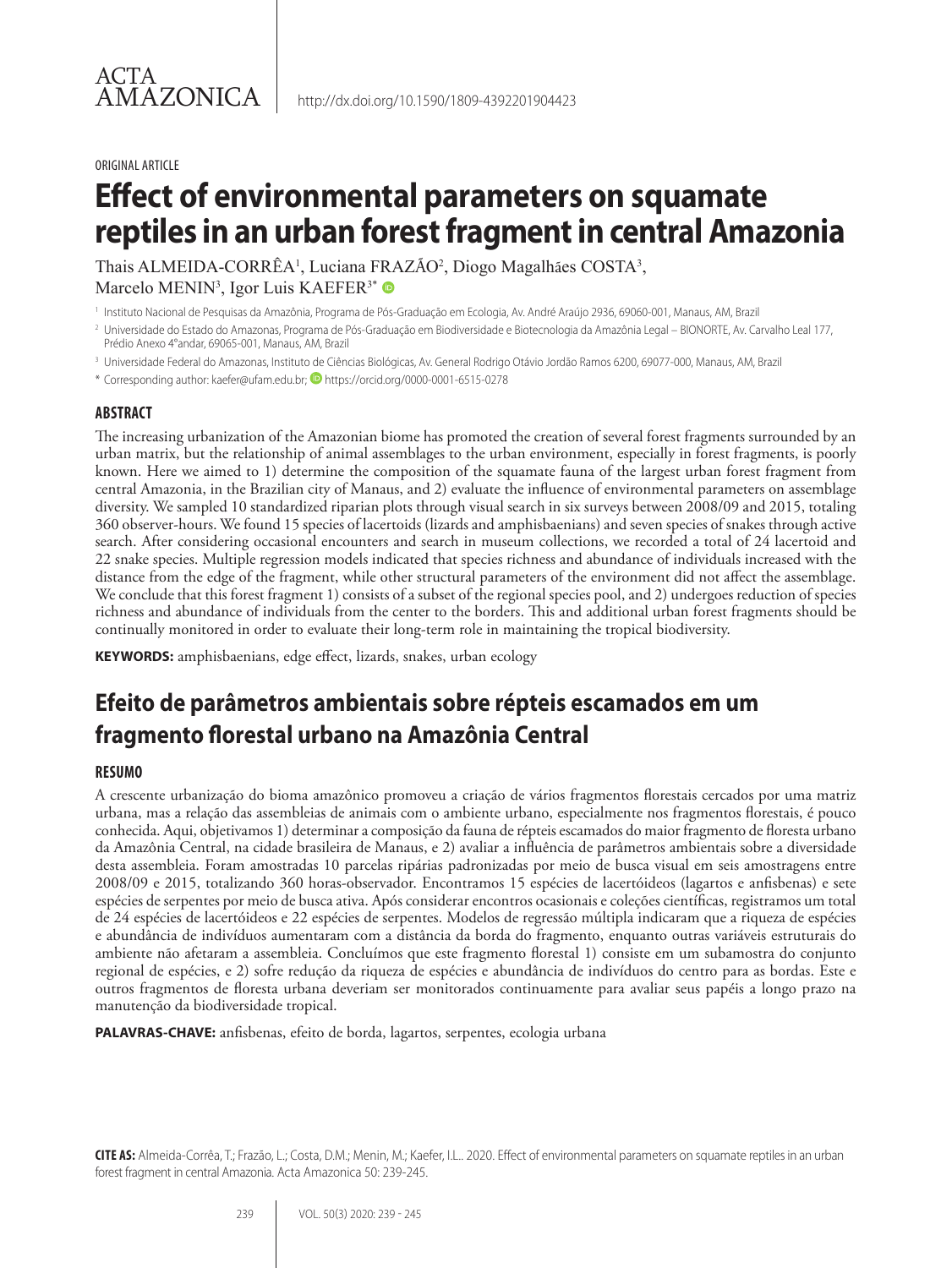

ALMEIDA-CORRÊA *et al.* Squamate reptiles in an Amazonian urban forest fragment

# **INTRODUCTION**

In areas under constant anthropogenic pressure, specific changes in habitat components might affect the composition and distribution of squamate reptiles (Gardner *et al.* 2007; Folt and Reider 2013). Changes such as increases in temperature and decreases in humidity, may affect microhabitats and suitable reproductive sites or impact the dispersal ability for Squamata, causing local extirpation of this group, mainly in smaller forest patches (Laurance 2002; Araújo and Pearson 2005; Gardner *et al.* 2007). The increasing urbanization of the Amazonian biome has promoted the creation of several forest fragments surrounded by an urban matrix (Grimm *et al.* 2000; Chace and Walsh 2006). Understanding the relationship between reptiles and this environment can create subsidies for urban planning that maximizes the conservation of this diverse fauna (Grimm *et al.* 2000; Chace and Walsh 2006). Knowledge about the composition and ecology of squamate reptile assemblages in central Amazonia mainly comes from studies in peri-urban/rural or continuous forest areas (e.g. Martins and Oliveira 1998; Neckel-Oliveira and Gordo 2004; Fraga *et al.* 2013a). Therefore, the relationship of these assemblages with the urban environment, especially in forest fragments, is poorly known.

Diversity of forest-dwelling Amazonian squamates can be affected by stream and leaf-litter characteristics that compose the physical structure of the environment occupied by squamates and affect niche dimensions such as thermal conditions and refuge and prey availability (e.g. Pinto 2006; Faria *et al.* 2019; Masseli *et al.* 2019). In Amazonian forest patches, the distance from the edge of the fragment is also known to affect the composition of biological communities such as plants, mammals, birds and amphibians, because a myriad of correlated environmental variables (e.g. humidity, temperature, luminosity) change directionally from the edge to the center of the fragment (Zimmerman and Rodrigues 1990; Lewis *et al*. 2009; Rojas and Pérez-Peña 2018). Many species of squamate reptiles have specific microhabitat requirements (Ávila-Pires *et al.* 1995; Peixoto *et al.* 2020). Therefore, the analysis of the edge effect on Amazonian squamates may allow to test how urbanization-induced fragmentation affects these animals and produce subsidies for the adoption of taxonoriented conservation strategies.

The city of Manaus is the largest metropolis in the central Brazilian Amazon. It undergoes intense urban growth and reduction/fragmentation of forest cover. From 314,197 inhabitants in 1970 (IBGE 1970), Manaus currently has a population of more than 1.8 million inhabitants (IBGE 2018). Consequently, the region of Manaus has been transformed into a mosaic of landscapes that could be an interesting model for studies in urban ecology. We aimed to determine the composition of the squamate fauna of an urban forest fragment in Manaus. Specifically, we aimed

to evaluate the influence of environmental parameters on assemblage diversity. We tested the general hypothesis that the squamate reptile assemblage is affected by the edge distance, and not by other structural characteristics of the environment (stream size and leaf litter depth), given that edge distance may act as a proxy for a series of additional (mostly climatic) environmental parameters that change from the borders to the core of the forest fragment (Laurance and Vasconcelos 2009). We predicted that the distance from the edge will exert an impact on species richness and abundance of individuals.

# **MATERIAL AND METHODS**

#### **Study site**

This study was conducted in one of the largest urban forest fragments of the planet: the 776-ha campus of Universidade Federal do Amazonas (UFAM) (Marcon *et al.* 2012) (03º04'34"S, 59º57'30"W; DATUM = WGS84) located in the city of Manaus, in the Brazilian state of Amazonas (Figure 1). This area has a tropical rainforest physiognomy and consists in a mosaic of different vegetation structures, mainly composed of primary and secondary forest, as well as anthropic areas (Nery *et al.* 2004; Marcon *et al.* 2012). The region has a tropical monsoon climate, with an annual average temperature of 26 ºC and total precipitation of 2362 mm (Alvares *et al.* 2013). Most of the precipitation is concentrated in a rainy season that extends from November to May (Alvares *et al.* 2013).



**Figure 1.** Urban forest fragment of the campus of Universidade Federal do Amazonas, in the Brazilian city of Manaus, and location of 10 sampling plots (P1 to P10). This figure is in color in the electronic version.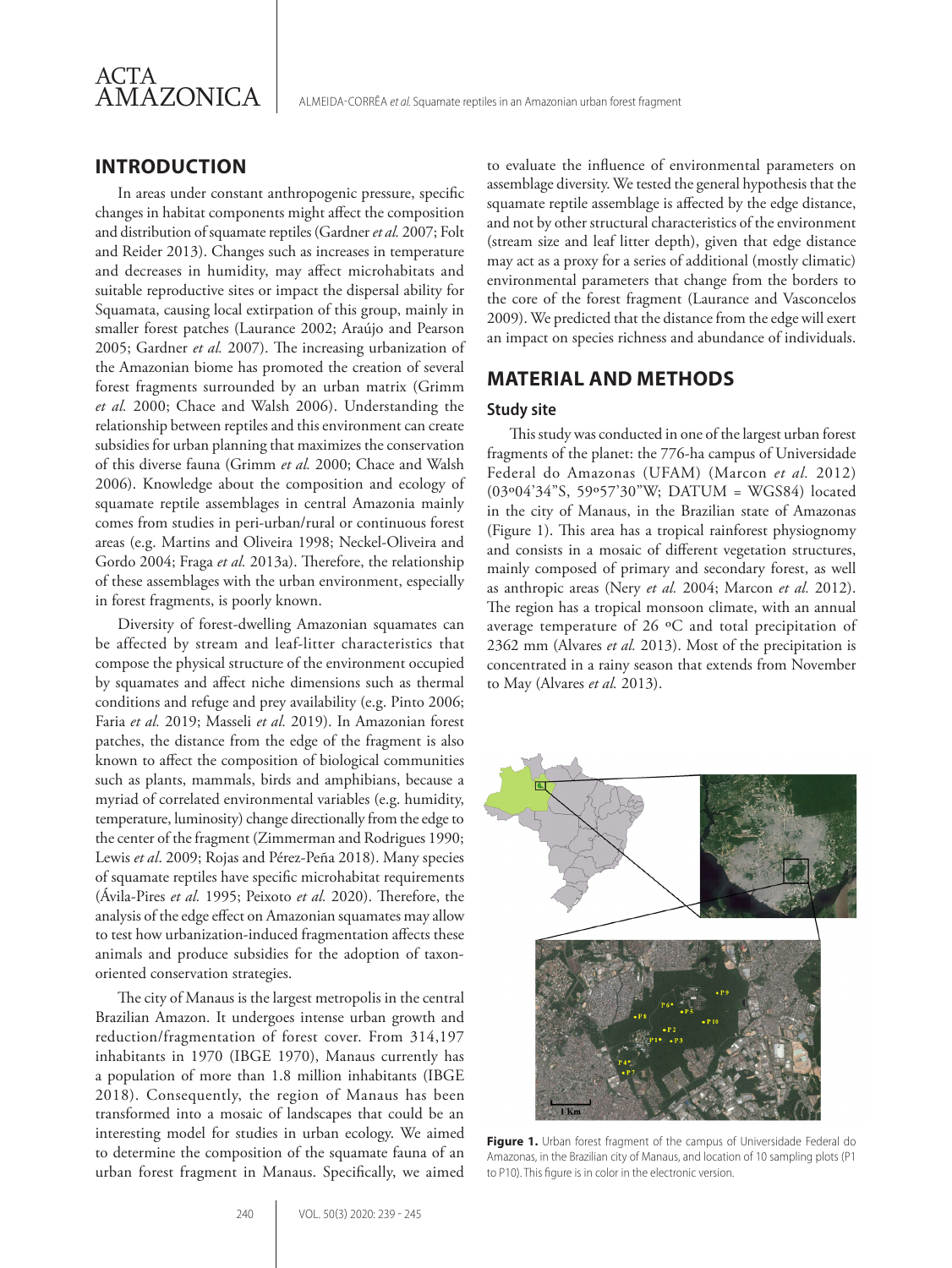*Data collection.* We used 10 riparian plots in a sampling grid installed in the campus following the RAPELD protocol (Magnusson *et al.* 2005), implemented in 2008 by Tsuji-Nishikido and Menin (2011). Each plot is a standardized sampling unit 250 m long and 10 m wide, following the altitudinal contour in order to avoid variation in habitat characteristics. We conducted six surveys (three diurnal and three nocturnal) of two hours in each plot (Fraga *et al.* 2011). The first three surveys were conducted from April 2008 to January 2009, and the three remaining surveys from January to July 2015. Observers were not the same on each survey, but all observers were equally trained by the same team of leading researchers. Even though we cannot discard that detectability varied due to observer bias, we assume that this variation was minimal across samplings.

Both sampling periods (2008-2009 and 2015) comprised surveys both in dry and rainy season. We used Time Constrained Search (TCS) associated with raking through leaf litter, which was conducted by searching horizontally (up to five meters on each side) and vertically (up to five meters high) along the plot (Crump and Scott 1994; Martins and Oliveira 1998). In order to search for fossorial species, we moved the litter and fallen logs. We conducted TCS following the sequence of space-makers along the plots from 0 to 250 m, for one hour. In the reverse direction, we used raking through leaf litter along the plot, also for one hour. During each sampling, we surveyed each plot for two hours, with three observers, resulting in a total sampling effort of 360 observer-hours. Species were identified based on identification guides and specialized literature (Vitt *et al.* 2008; Fraga *et al.* 2013b; Costa and Bérnils 2018). Herpetological collections of UFAM and Instituto Nacional de Pesquisas da Amazônia (INPA) were consulted in order to search for additional species records from the studied forest fragment. Occasional sightings outside the sampling grid and data from museum collections were used only to compose the list of species occurrence in the fragment area and were not considered in ecological analyses.

#### **Environmental parameters**

All environmental parameters were measured for the first sampling period [see details in Tsuji-Nishikido and Menin (2011)]: 1) Stream size, determined by the product of width and depth of the stream, with the length of the plot (250 m); 2) Edge distance, determined by the distance of the plot to the nearest edge of the forest fragment; 3) Average litter depth, recorded with a graduated stick (cm) on six equally-distant points along the plot. Average valley width was measured but was not considered in the analyses because it was collinear with edge distance (Tsuji-Nishikido and Menin 2011).

#### **Data analyses**

Squamate abundance and richness from both sampling periods, as well as the environmental variables, were submitted to the Shapiro-Wilk normality test. The effect of the environmental parameters (stream size, edge distance, litter depth) on abundance of individuals and species richness of squamate reptiles was tested with a multiple linear regression model (Species richness or abundance =  $\alpha$  + stream size + edge distance + litter depth). Considering the typical low vagility of squamate reptiles (Vitt *et al.* 2008; Fraga *et al.* 2013b) and the lack of correlation between the geographical distances among plots and most of the environmental parameters (Tsuji-Nishikido and Menin 2011), we considered the sampling units to be independent. All analyses were performed in the R computational environment (R Core Team 2019).

# **RESULTS**

#### **Species composition**

We recorded a total of 209 individuals from 15 lizard species and 23 individuals from seven snake species in the plots (Table 1). One lizard species and four snake species were listed only as occasional encounters. Also, five lacertoid species and two snake species were only found in the museum search. The most speciose genera were *Amphisbaena* and *Norops* with

**Table 1.** Number of individuals of squamate reptiles found in the campus of Universidade Federal do Amazonas (UFAM), Manaus, Brazil. Coll = zoological collection. (\*) species reported in the scientific collections of UFAM and Instituto Nacional de Pesquisas da Amazônia (INPA); (\*\*) occasional encounters.

|                                                                    | Coll | Survey  |                          |
|--------------------------------------------------------------------|------|---------|--------------------------|
| Family/Species                                                     |      | 2008/09 | 2015                     |
| <b>LACERTOIDS</b>                                                  |      |         |                          |
| Amphisbaenidae                                                     |      |         |                          |
| Amphisbaena alba (LINNAEUS, 1758)                                  | ¥    |         | $**$                     |
| Amphisbaena slevini SCHMIDT, 1936                                  | $*$  |         |                          |
| Amphisbaena vanzolinii GANS, 1963                                  | ⋇    |         |                          |
| Dactyloidae                                                        |      |         |                          |
| Dactyloa gr. punctata                                              |      | 5       | 3                        |
| Norops chrysolepis (DUMÉRI & BIBRON, 1837)                         |      | 5       | 10                       |
| Norops fuscoauratus (D'ORBIGNY, 1837 in<br>DUMÉRIL & BIBRON, 1837) |      | 16      | 10                       |
| Norops ortonii (COPE, 1868)                                        |      |         | $\overline{\phantom{a}}$ |
| Gekkonidae                                                         |      |         |                          |
| Hemidactylus mabouia (MOREAU DE JONNÈS,<br>1818)                   |      |         | **                       |
| Alopoglossidae                                                     |      |         |                          |
| Alopoglossus angulatus (LINNAEUS, 1758)                            | $*$  |         |                          |
| Alopoglossus atriventris DUELLMAN, 1973                            |      | 11      |                          |
| Gymnophthalmidae                                                   |      |         |                          |
| Bachia flavescens (BONNATERRE, 1789)                               | ⋇    |         |                          |
| Leposoma sp.                                                       | $*$  |         |                          |
| Loxopholis sp.                                                     | ⋇    |         |                          |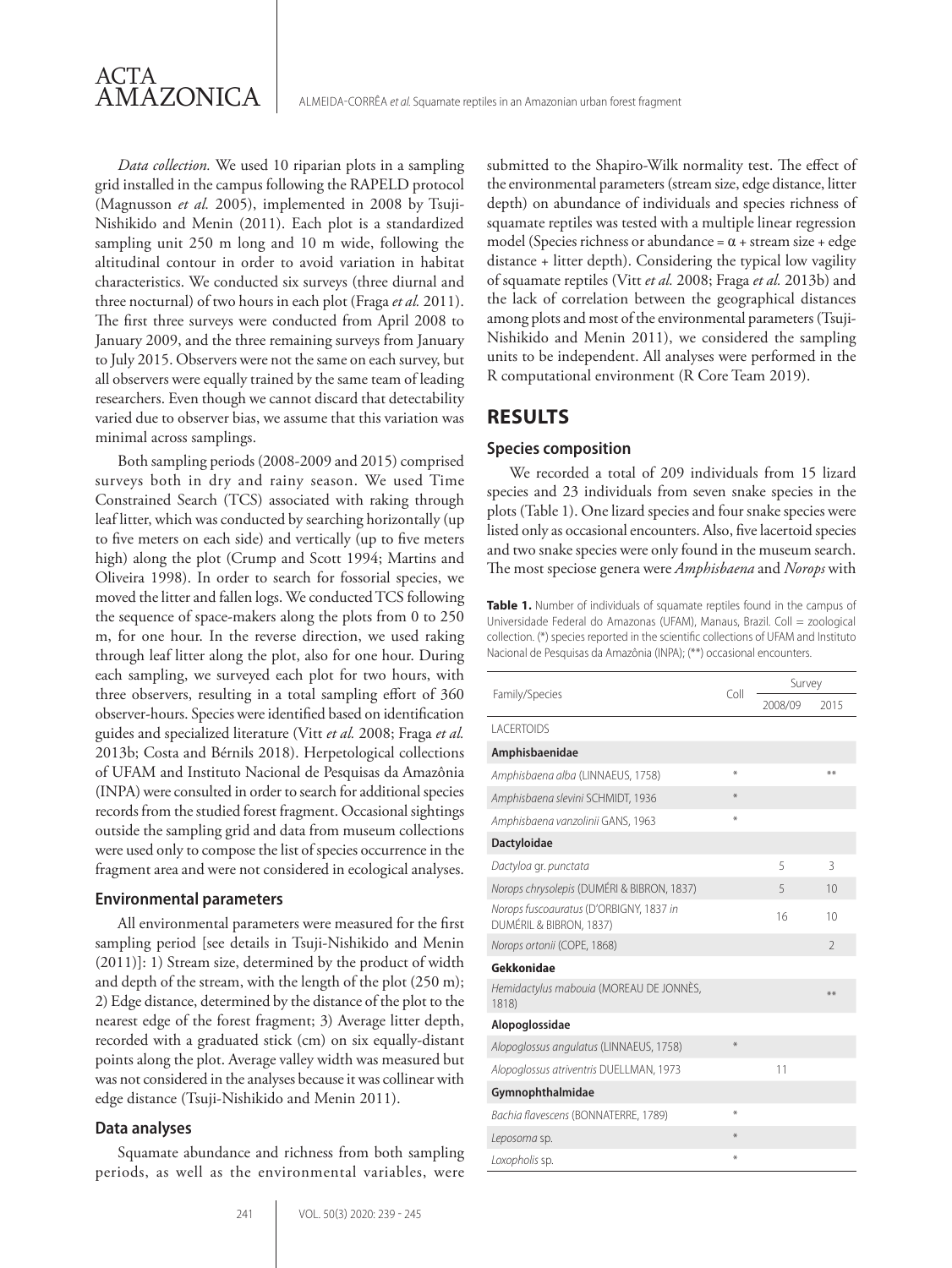#### **Table 1.** Continued **Table 1.** Continued

|                                                          |         | Survey         |                |
|----------------------------------------------------------|---------|----------------|----------------|
| Family/Species                                           | Coll    | 2008/09        | 2015           |
| Neusticurus bicarinatus (LINNAEUS, 1758)                 |         | 1              |                |
| Iguanidae                                                |         |                |                |
| <i>Iquana iquana</i> (LINNAEUS, 1758)                    | $\ast$  | $\overline{2}$ | $***$          |
| Mabuyidae                                                |         |                |                |
| Copeoglossum nigropunctatum (SPIX, 1825)                 |         | 1              |                |
| Phyllodactylidae                                         |         |                |                |
| Thecadactylus rapicauda (HOUTTUYN, 1782)                 |         | **             | 1              |
| Polychrotidae                                            |         |                |                |
| Polychrus marmoratus (LINNAEUS, 1758)                    | $*$     |                |                |
| Sphaerodactylidae                                        |         |                |                |
| Gonatodes humeralis (GUICHENOT, 1855)                    |         | 34             | 34             |
| Teiidae                                                  |         |                |                |
| Ameiva ameiva LINNAEUS, 1758                             |         | 6              | $\overline{2}$ |
| Kentropyx calcarata SPIX, 1825                           |         | 17             | 5              |
| Tupinambis teguixin (LINNAEUS, 1758)                     |         | 2              | $\overline{2}$ |
| Tropiduridae                                             |         |                |                |
| Plica umbra umbra (LINNAEUS, 1758)                       |         | 1              | 3              |
| Uranoscodon superciliosus (LINNAEUS, 1758)               |         | 33             | 3              |
| <b>SNAKES</b>                                            |         |                |                |
| Aniliidae                                                |         |                |                |
| Anilius scytale (LINNAEUS, 1758)                         |         |                | $**$           |
| <b>Boidae</b>                                            |         |                |                |
| Boa constrictor LINNAEUS, 1758                           | $\ast$  |                | $***$          |
| Corallus hortulanus (LINNAEUS, 1758)                     | $\ast$  |                |                |
| Colubridae                                               |         |                |                |
| Chironius fuscus (LINNAEUS, 1758)                        |         | **             |                |
| Chironius multiventris SCHMIDT & WALKER,<br>1943         | $\ast$  |                |                |
| Drymoluber dichrous (PETERS, 1863)                       |         | 2              | 1              |
| Leptophis ahaetulla (LINNAEUS, 1758)                     | $\ast$  |                |                |
| Mastigodryas boddaerti (SENTZEN, 1796)                   |         | **             | $**$           |
| Oxybelis aeneus (WAGLER, 1824 in SPIX, 1824)             |         | $**$           |                |
| Oxybelis fulgidus (DAUDIN, 1803)                         | $*$     |                |                |
| Phrynonax polylepis (PETERS, 1867)                       | $\star$ |                |                |
| Spilotes sulphureus (WAGLER in SPIX, 1824)               | $*$     |                |                |
| <b>Dipsadidae</b>                                        |         |                |                |
| Dipsas aff. catesbyi (SENTZEN, 1796)                     | $\ast$  |                |                |
| Erythrolamprus reginae (LINNAEUS, 1758)                  |         | 1              | 2              |
| Helicops angulatus LINNAEUS, 1758                        |         | 1              |                |
| Imantodes cenchoa LINNAEUS, 1758                         |         |                | 1              |
| Philodryas viridissima LINNAEUS, 1758                    |         | 1              |                |
| Pseudoboa neuwiedii (DUMÉRIL, BIBRON &<br>DUMÉRIL, 1854) | $\ast$  |                |                |

|                                       | Coll | Survey  |      |
|---------------------------------------|------|---------|------|
| Family/Species                        |      | 2008/09 | 2015 |
| Elapidae                              |      |         |      |
| Micrurus lemniscatus (LINNAEUS, 1758) |      |         |      |
| Micrurus spixii WAGLER in SPIX, 1824  | $*$  |         |      |
| Leptotyphlopidae                      |      |         |      |
| Epictia tenella (KLAUBER, 1983)       | $*$  |         |      |
| Viperidae                             |      |         |      |
| Bothrops atrox LINNAEUS, 1758         |      | 11      |      |

three species each. The most abundant species in the plots were *Gonatodes humeralis* (27.7%), *Uranoscodon superciliosus*  (14.7%), *Norops fuscoauratus* (10.6%) and *Kentropyx calcarata*  (9.0%). Three species were recorded in all plots: *Gonatodes humeralis, Norops chrysolepis* and *Norops fuscoauratus.*

#### **Effects of environmental parameters**

Species richness was positively related to edge distance  $(p = 0.02)$  (Figure 2a), marginally positively related to litter depth ( $p = 0.05$ ), and not related to stream size ( $p > 0.05$ ). The model explained 50% of observed variation (Richness =  $-1.149 + 0.001 \log_{10}$  stream size + 0.007 edge distance + 1.43 litter depth; Adjusted  $R^2 = 0.50$ ; F = 4.08; P = 0.06).

Species abundance was positively related to edge distance (p < 0.01) (Figure 2b) and was not significantly related to litter depth and stream size ( $p > 0.05$ ). The model explained 66% of observed variation (Abundance = 8.682 + 0.014 stream size + 0.021 edge distance + 0.43 litter depth; Adjusted  $R^2$  = 0.66;  $F = 6.79$ ;  $P = 0.02$ ). While some species occupied the entire gradient from the center to the edge (e.g., *Norops chrysolepis*, *N. fuscoauratus*, *Gonatodes humeralis*, *Dactyloa punctata*), most of the species were not recorded near the edge of the forest fragment (Figure 3). Values per plot of squamate richness, total abundance and environmental variables are provided in Table 2.

### **DISCUSSION**

Many squamate taxa that are widely distributed in the region of Manaus were absent or not detected in the UFAM fragment. Only 68.6% of lacertoid species (Vitt *et al.* 2008) and 33.3% of snake species (Fraga *et al.* 2013b) recorded for the region were registered in the fragment. It is expected that relatively isolated urban fragments embedded in a matrix hostile to the movement of individuals would present a subset of the regional fauna, as extinction rates (stochastic or anthropogenic) are not compensated by colonization rates (Laurance *et al.* 2006a, b; Salomão *et al.* 2019). Most of the species recorded in the UFAM fragment were likely present since its isolation, given that low connectivity among forest fragments due to a hostile urban matrix decreases individual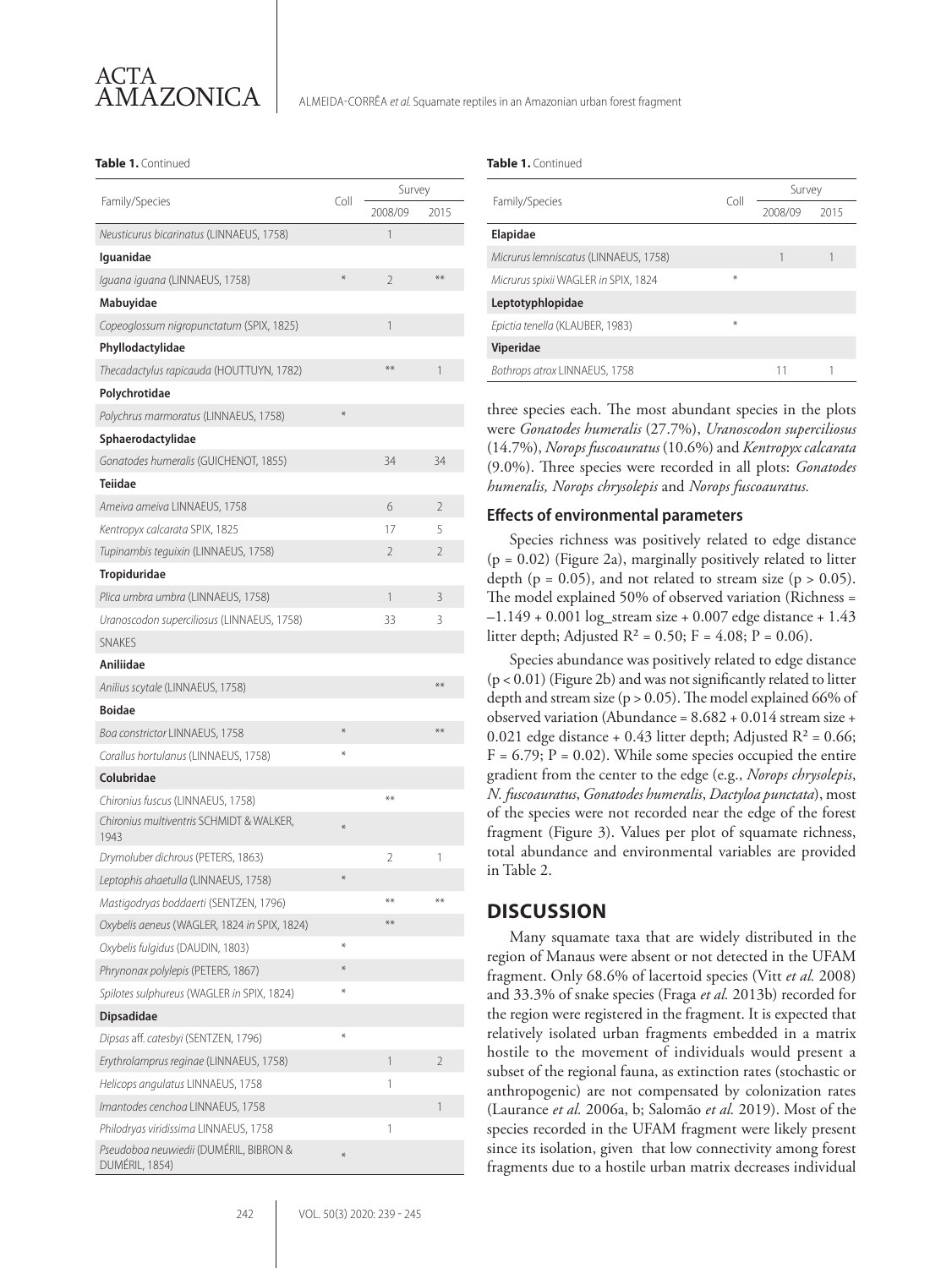# ACTA AMAZONICA

ALMEIDA-CORRÊA *et al.* Squamate reptiles in an Amazonian urban forest fragment



Figure 2. Squamate richness (A) and abundance (B) in relation to edge distance in 10 sampling plots in an urban forest fragment in Manaus, Brazilian Amazonia.

**Table 2.** Total squamate species richness, total individual abundance and average environmental parameters recorded for each of 10 riparian sampling plots at the UFAM forest fragment in Manaus, Brazilian Amazonia.

| Plot           | Richness       | Abundance | Stream<br>width<br>(m) | Stream<br>depth<br>(m) | Leaf litter<br>depth<br>(cm) | Edge<br>distance<br>(m) |
|----------------|----------------|-----------|------------------------|------------------------|------------------------------|-------------------------|
| 1              | 13             | 26        | 2.38                   | 0.23                   | 5.33                         | 594                     |
| $\mathcal{P}$  | 9              | 20        | 3.05                   | 0.19                   | 5.67                         | 471                     |
| 3              | 10             | 22        | 6.15                   | 0.19                   | 4.33                         | 353                     |
| $\overline{4}$ | 10             | 22        | 1.22                   | 0.16                   | 6.33                         | 300                     |
| 5              | 10             | 29        | 1.41                   | 0.15                   | 3.87                         | 972                     |
| 6              | 11             | 31        | 2.23                   | 0.08                   | 3.45                         | 664                     |
| 7              | $\overline{4}$ | 14        | 3.40                   | 0.08                   | 3.38                         | 187                     |
| 8              | 5              | 14        | 2.45                   | 0.09                   | 3.83                         | 250                     |
| 9              | 11             | 25        | 6.60                   | 0.04                   | 4.00                         | 663                     |
| 10             | 7              | 30        | 6.62                   | 0.32                   | 2.83                         | 537                     |

and species exchange and restricts colonization (Laurance *et al.* 2011). Thus, the sampling of additional urban fragments in Manaus may reveal additional species from the regional pool. However, to understand how urban surroundings drive the decrease in species richness on a regional scale, studies encompassing matrix type effects should be conducted.

An alternative, but not exclusive, explanation for the observed low richness is the low detectability of squamate reptiles, mainly snakes, in forest environments (Fraga *et al.* 2014). However, our sampling effort by plot was similar to other recent ecological studies conducted in the region (Fraga *et al*. 2011; Fraga *et al*. 2014; Masseli *et al*. 2019). It is likely that a continued monitoring with the use of complementary sampling techniques, such as pitfall traps, will reveal additional species in the study area. Five lacertoid and two snake species were only observed in herpetological collections, indicating the importance of integrating complementary data to determine species composition of urban fragments.



**Figure 3.** Occurrence and relative abundance of squamate species in relation to edge distance in 10 sampling plots in an urban forest fragment in Manaus, Brazilian Amazonia.

Our results indicated a positive relationship of squamate species richness and abundance of individuals with edge distance, as observed by Rojas and Pérez-Peña (2018) in Peru. Edge effect is known to influence various animal and plant taxa in tropical forests (Lewis *et al.* 2009; Laurance *et al.* 2011; Salomão *et al.* 2019). This influence possibly results from the interaction with environmental variables that vary concomitantly, such as temperature, luminosity and humidity (Laurance *et al.* 1997; 1998), which, in turn, affect habitat occupation by different species (Camargo and Kapos 1995; Quintela 1985; Laurance 2004). A study on amphibians in the same fragment also observed a positive relationship of edge distance with species richness (Tsuji-Nishikido and Menin 2011), although other studies on frogs from different forest fragments did not observe edge effect (Toral *et al.* 2002; Dixo and Martins 2008). These seemingly contradictory results are probably related to idiosyncratic factors such as geographic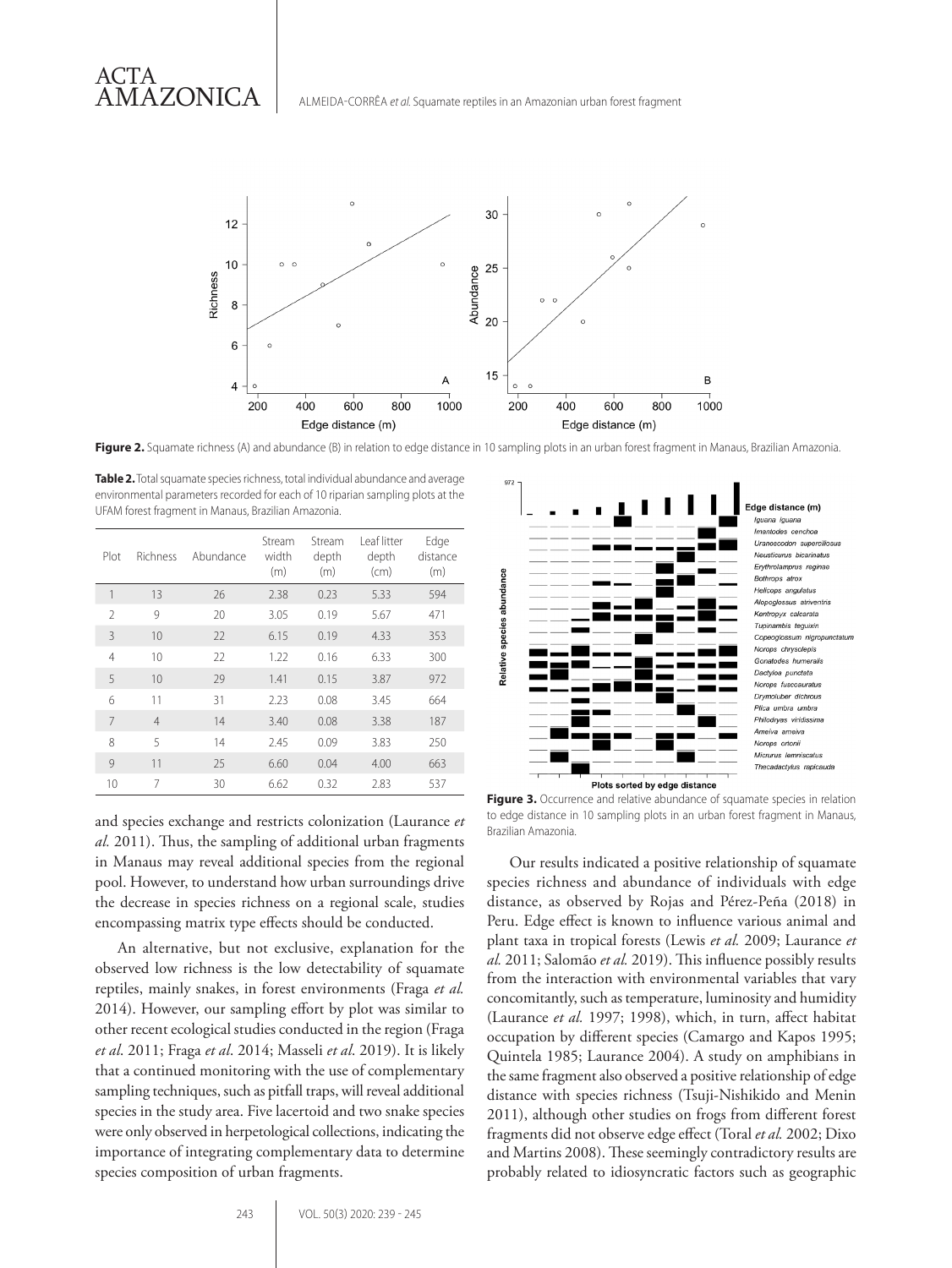biases and limitations in sampling procedures (Gardner *et al.* 2007). Therefore, a study of a single fragment, as in our case, does not allow extrapolations regarding the effects of forest fragmentation, since all sampling points are conditioned by fragment size and degree of isolation.

Additionally, we observed a marginally significant and positive effect of litter depth on species richness. This effect has been reported in previous studies on herpetofauna (e.g. Vonesh 2001; Whitfield *et al.* 2007; Folt and Reider 2013;) and could be related to an increase of prey and refuge availability both for lizards and snakes (Vitt *et al*. 2008; Fraga *et al*. 2013a; Faria *et al.* 2019). Stream size was not related to either abundance or richness of squamates, as observed for frogs in the same study area (Tsuji-Nishikido and Menin 2011), indicating that lizard and snake assemblages are not strongly related to structural characteristics of these water bodies. Previous studies in central Amazonia have also shown that squamate assemblages are not affected by stream features, but mainly by the distance gradient in relation to streams (Fraga *et al*. 2011; Faria *et al.* 2019).

## **CONCLUSIONS**

ACTA

AMAZONICA

Our study indicated that the central Amazonian UFAM forest fragment contains a squamate assemblage that consists of a subset of the regional species pool and is impaired by the edge effect, with a decrease of species richness and abundance of individuals from the center to the borders. Our findings call for future research in forest fragments of different sizes, degrees of isolation and types of urban matrix, aiming to elucidate the role of cities in the conservation of the Amazonian fauna.

# **ACKNOWLEDGMENTS**

We thank Claudia Keller, Paulo Bobrowiec, and anonymous reviewers for insightful suggestions on this manuscript; Maria Ermelinda Oliveira for continuous support during the field surveys; the curators of Universidade Federal do Amazonas (UFAM) and Instituto Nacional de Pesquisas da Amazônia (INPA) for providing access to the herpetological collections. We also thank Ministério da Ciência, Tecnologia e Inovação (MCTI), Conselho Nacional de Desenvolvimento Científico e Tecnológico (CNPq) and Pró-Reitoria de Pesquisa e Pós-Graduação (PROPESP) of UFAM for financial support (# 470375/2006-0, 555268/2006-3, 457545/2012-7, 461573/2014-8, PIB-B/0158/2018). Campus UFAM is part of the Programa de Pesquisa em Biodiversidade (PPBio) of MCTI. This study was supported by fellowships from CNPq to TAC, LF and DMC, and research productivity grants to MM and ILK.

## **REFERENCES**

- Alvares, C.A.; Stape, J.L.; Sentelhas, P.C.; De Moraes, G.; Leonardo, J.; Sparovek, G. 2013. Köppen's climate classification map for Brazil. *Meteorologische Zeitschrift*, 22: 711-728.
- Araújo, M.B.; Pearson, R.G. 2005. Equilibrium of species´ distribution with climate. *Ecography*, 28: 693-695.
- Avila-Pires, T.C.S. 1995. Lizards of brazilian Amazonia (Reptilia: Squamata). *Zoologische Verhandelingen*, 299: 1-706.
- Camargo, J.L.C.; Kapos, V. 1995. Complex edge effects on soil moisture and microclimate in central Amazonian forest. *Journal of Tropical Ecology*, 11: 205-211.
- Chace, J.F.; Walsh, J.J. 2006. Urban effects on native avifauna: a review. *Landscape and urban planning*, 74: 46-69.
- Costa, H.C.; Bérnils, R.S. 2018. Répteis do Brasil e suas unidades federativas: lista de espécies. *Herpetologia Brasileira*, 7: 11-57.
- Crump, M.L.; Scott Jr, N.J. 1994. Visual encounter surveys. In: Heyer, W.R.; Donnely, M.A.; McDiarmid, R.W; Hayek, L.C.; Foster, M.S. (Ed.). *Measuring and Monitoring Biological Diversity: Standard Methods for Amphibians*. Smithsonian Institute Press, Washington, DC, p.84-92.
- Dixo, M.; Martins, M. 2008. Are leaf-litter frogs and lizards affected by edge effects due to forest fragmentation in Brazilian Atlantic forest? *Journal of Tropical Ecology*, 24: 551-554.
- Faria, A.S.; Menin, M.; Kaefer, I.L. 2019. Riparian zone as a main determinant of the structure of lizard assemblages in upland Amazonian forests. *Austral Ecology*, 44: 850-858.
- Folt, B.; Reider, K.E. 2013. Leaf-litter herpetofaunal richness, abundance, and community assembly in mono-dominant plantations and primary forest of northeastern Costa Rica. *Biodiversity and Conservation*, 22: 2057-2070.
- Fraga, R.; Lima, A.P.; Magnusson, W.E. 2011. Mesoscale spatial ecology in a tropical snake assemblage: the width of riparian corridors in central Amazon. *Herpetological Journal,* 21: 51-57.
- Fraga, R.; Lima, A.P.; Prudente, A.L.C.; Magnusson, W.E. 2013b. *Guia de Cobras da Região de Manaus, Amazônia Central*. Editora Inpa, Manaus, 303p.
- Fraga, R.; Magnusson, W.E.; Abrahão, C.R.; Sanaiotti, T.; Lima, A.P. 2013a. Habitat selection by *Bothrops atrox* (Serpentes: Viperidae) in Central Amazonia, Brazil. *Copeia*, 2013: 684-690.
- Fraga, R.; Stow, A.J.; Magnusson; W.E.; Lima, A.P. 2014. The costs of evaluating species densities and composition of snakes to assess development impacts in Amazonia. *PloS ONE*, 9: e105453.
- Gardner, T.A.; Barlow, J.; Peres, C.A. 2007. Paradox, presumption and pitfalls in conservation biology: the importance of habitat change for amphibians and reptiles. *Biological Conservation,* 138: 166-179.
- Grimm, N.B.; Grove, J.G.; Pickett, S.T.; Redman, C.L. 2000. Integrated approaches to long-term studies of urban ecological systems: Urban ecological systems present multiple challenges to ecologists—Pervasive human impact and extreme heterogeneity of cities, and the need to integrate social and ecological approaches, concepts, and theory. *AIBS Bulletin,* 50: 571-584.
- IBGE. 1970. Instituto Brasileiro de Geografia e Estatística. Sinopse do censo demográfico 2010 Brasil. (https://censo2010.ibge. gov.br/sinopse/index.php?dados=6). Accessed on 24 Oct 2018.